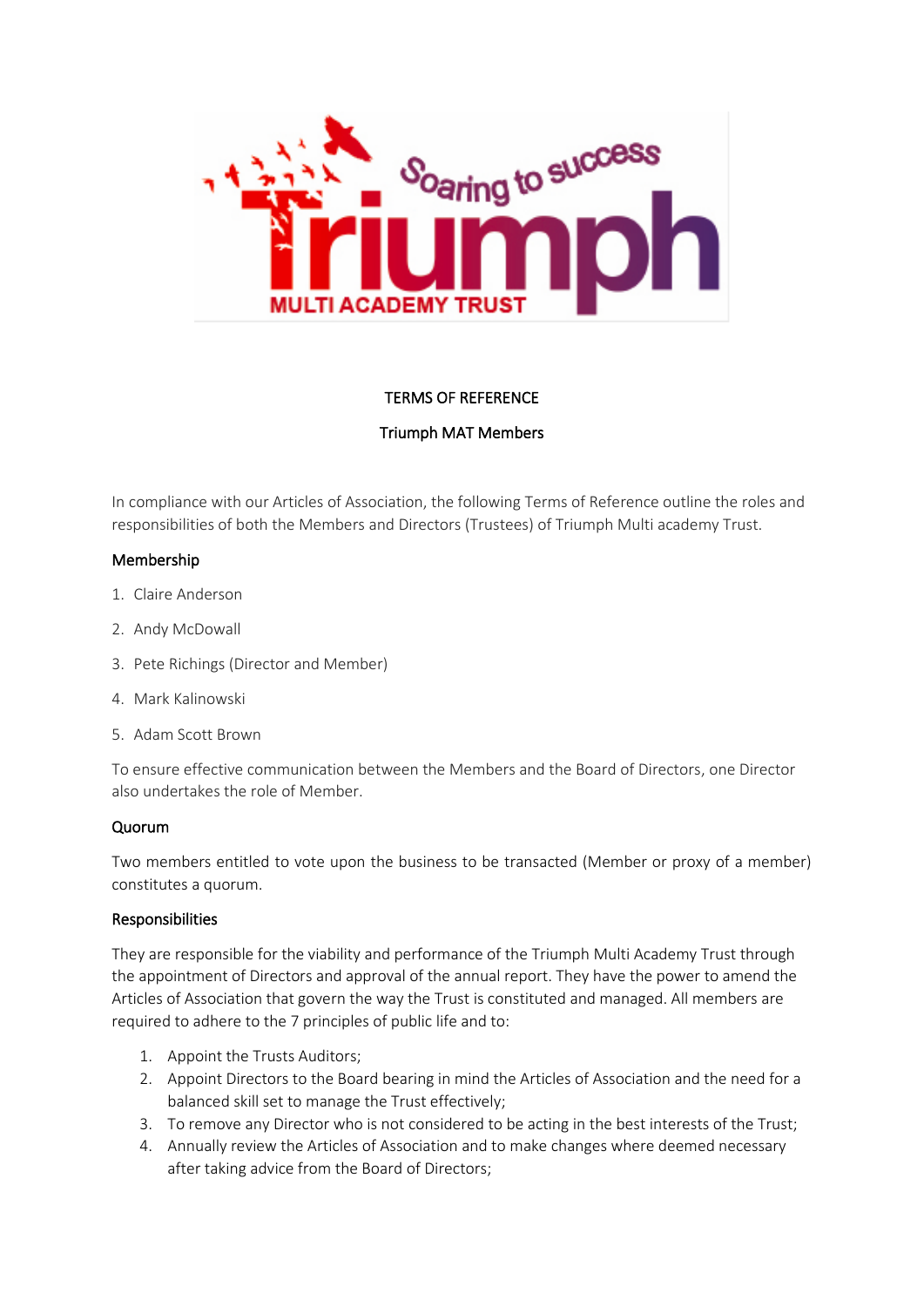- 5. To appoint other Members (to not exceed 5 and no less than 3) as necessary in line with the provisions of the Articles of Association;
- 6. To appoint and if deemed necessary to remove the CEO

# Protocols

Members are required to meet once per year at the AGM where they are required to approve the annual report outlining the effectiveness of the trust. In order to ensure that they are fully informed throughout the year the CEO will convene a termly meeting with members to share the CEO/Accounting Officers termly report to the Board.

If there is a decision that members are required to make in accordance with their role, the members would be required to call a general meeting (via CEO) at their earliest convenience.

These Terms of Reference were discussed and approved by the Board of Triumph Trust May 2021.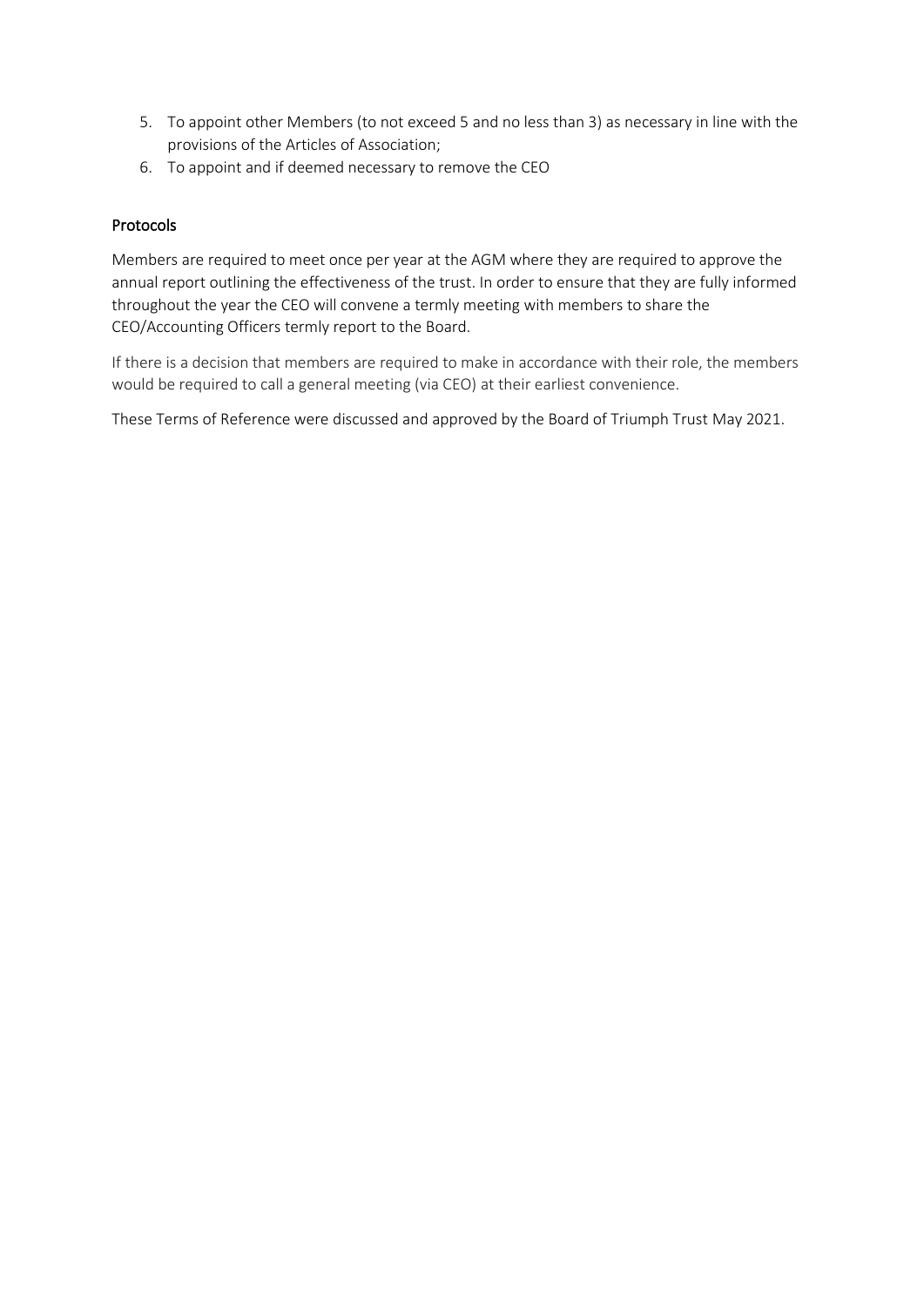

# TERMS OF REFERENCE

# Triumph MAT Board of Directors

In compliance with our Articles of Association, the Terms of Reference outline the roles and responsibilities of both the Members and Directors (Trustees) of Triumph Multi academy Trust. The Board has three core functions; to set the strategic direction of the organization, to ensure the strategic leadership of the Trust and and to ensure financial probity. The Directors act in the best interests of the Trust, governing in accordance with its Articles of Association and having governance arrangements that demonstrate visionary leadership, clarity of relationships, effective oversight and sustainability, and achieve the greatest possible economies. Directors are responsible for the strategic direction, broad policy framework and oversight of the Trust and all its academies and to meet the requirements of the 7 principles of public life.

#### Membership

- 1. Carmen Hibbert (Chair)
- 2. Pete Richings (Director and Member) (Vice-Chair)
- 3. William Bracken
- 4. Paul Weston
- 5. Nav Kaur Aujla
- 6. John Wilkinson
- 7. Sarah Kenrick
- 8. Pallavi Kumar
- 9. Sarah Malam (CEO/Accounting Officer)

To ensure effective communication between the Members and the Board of Directors, one Director also undertakes the role of Member.

#### Quorum

#### 50% of committee members, rounded up represent a quorum.

Shall be any three Trustees, or where greater, any one third (rounded up to a whole number) of the total number of Trustees holding office at the date of the meeting, who are in each case present at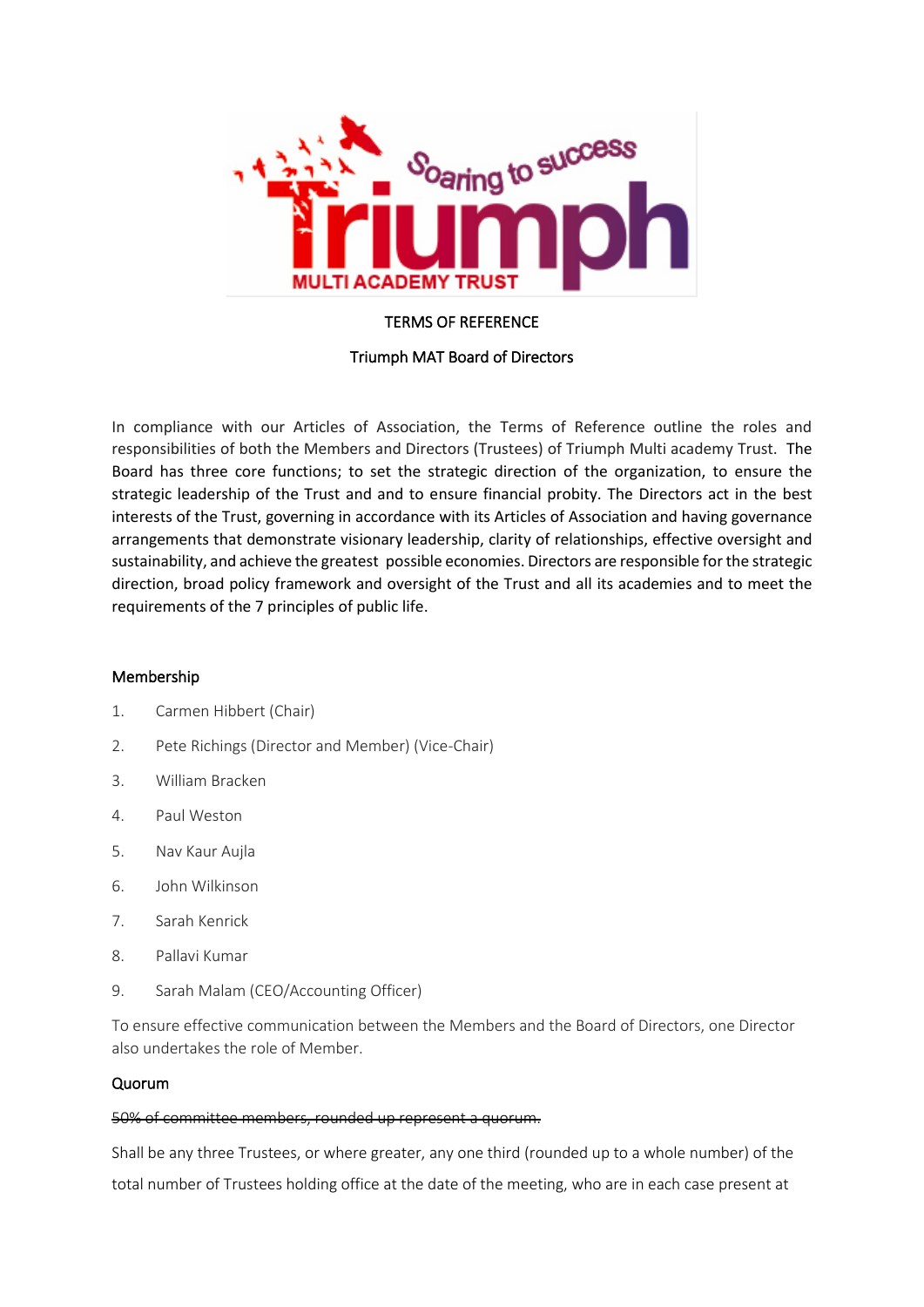the meeting and entitled to vote on the matters to be resolved.

### Director qualities and skills set

- 1. Commitment to improving education for all pupils
- 2. Ability to work in a professional manner as part of a team and take collective responsibility for decisions
- 3. Willingness to learn
- 4. Commitment to the Trust's vision and ethos
- 5. Understanding and experience of strategic planning
- 6. Ability to analyse and review complex issues objectively, identifying issues and able to propose and consider innovative solutions
- 7. Ability to make difficult decisions in the best interests of pupils
- 8. Understanding of current education policy
- 9. Communication skills, including being able to discuss sensitive issues tactfully
- 10.Ability to analyse and evaluate data, being able to question and challenge
- 11.Experience of project management
- 12.Financial planning/management

#### Responsibilities

To ensure:

- 1. Compliance with the Trust's duties under company and charity law
- 2. Compliance with all statutory obligations in line with the Scheme of Delegation
- 3. Solvency and abide by the agreements made with the DfE and Educational Skills and Funding Agency (ESFA)
- 4. The strategic plan for the Trust meets the Key performance indicators of the Trust
- 5. That risks are mitigated where possible and otherwise effectively managed (in line with our Risk Management Plan)
- 6. The Trust's annual budget and that of each academy is approved and monitored
- 7. Ensures the vision, ethos and strategic direction of the Trust are clearly defined and shared
- 8. Adopting policies, agreeing targets and determining priorities to achieve the aims and objectives
- 9. Challenge and support to the Headteacher and ensuring they perform their responsibilities for the education performance of the school.
- 10. Evaluating the effectiveness of the work of the Trust in providing a high quality education
- 11. Ensuring the sound proper and effective use of the Trust's financial resources

# Key features of Triumph Trust

1. Children at the heart of all decisions made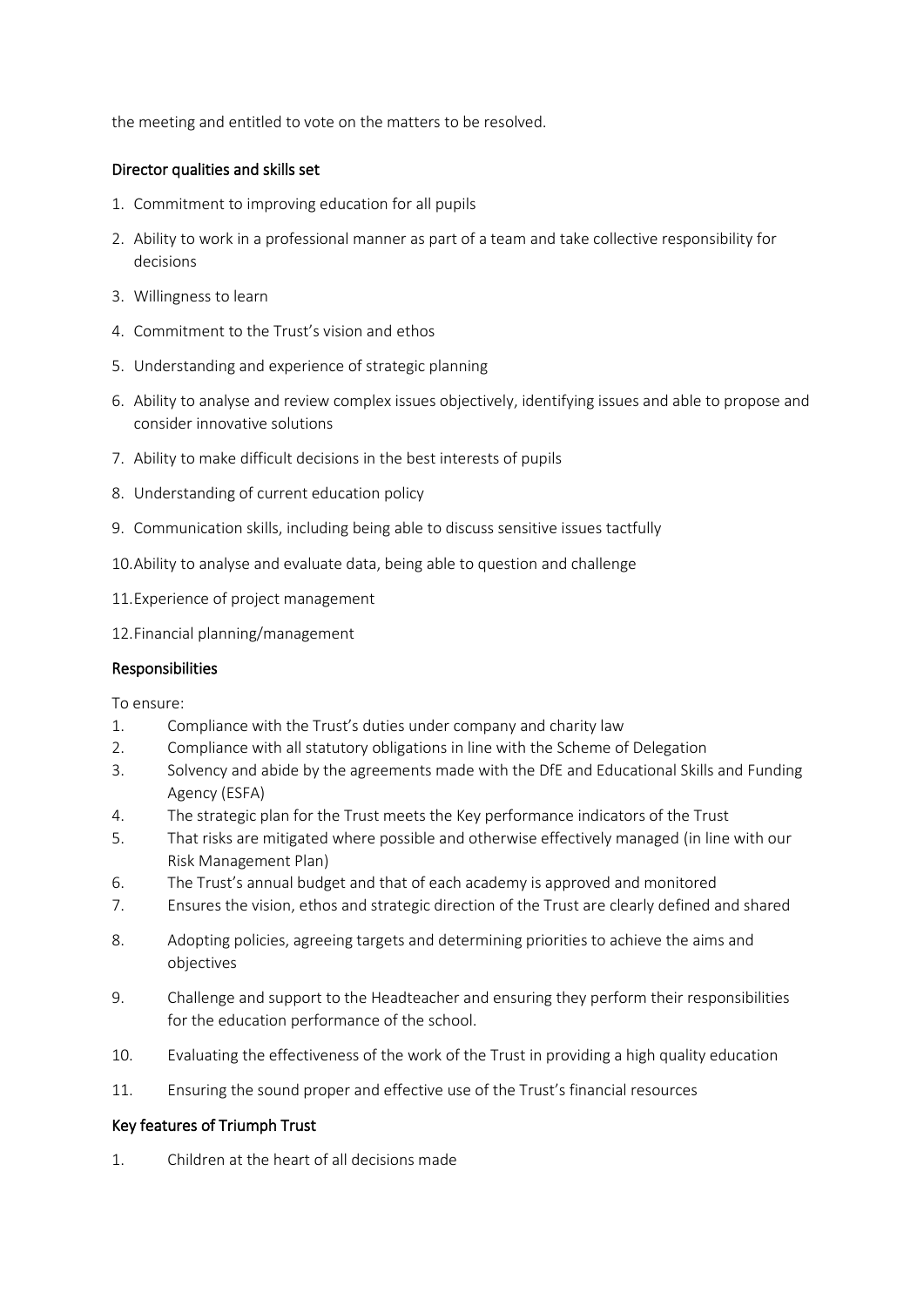- 2. Strong and capable leadership with a commitment to continuous improvement
- 3. Aspirant vision and values, striving to provide outstanding education and to improve outcomes for pupils
- 4. Scheme of Delegation detailing responsibilities and terms of reference
- 5. Appreciation of financial challenges with planned strategies to ensure efficiencies
- 6. Principle of collaboration in order to share expertise and good practice

### Trust key performance indicators

The impact of our improvement strategy will be measured by the following KPIs:

- 1. All academies/schools within the Trust will be judged good or outstanding by OFSTED within two years of joining
- 2. All teaching within our academies will be good or better
- 3. Progress (and ultimately attainment) in our academies will exceed floor targets and will aim to be comparable with the top 25% schools nationally within 3 years of joining the Trust
- 4. Our academies will demonstrate excellent leadership, including governance, and this inspirational leadership will be shared across academies
- 5. Our academies will be able to accurately self-evaluate and will have a culture of continuous improvement and high aspirations
- 6. High-quality CPD of staff will mean our academies will attract and retain the very best
- 7. All academies will be financially solvent, have reserves and submit three-year financial plans that are realistic, robust and do not produce a deficit financial position
- 8. The Trust will comply with all statutory regulations and have a positive annual audit report

These Terms of Reference were discussed and approved by the Board of Triumph Trust May 2021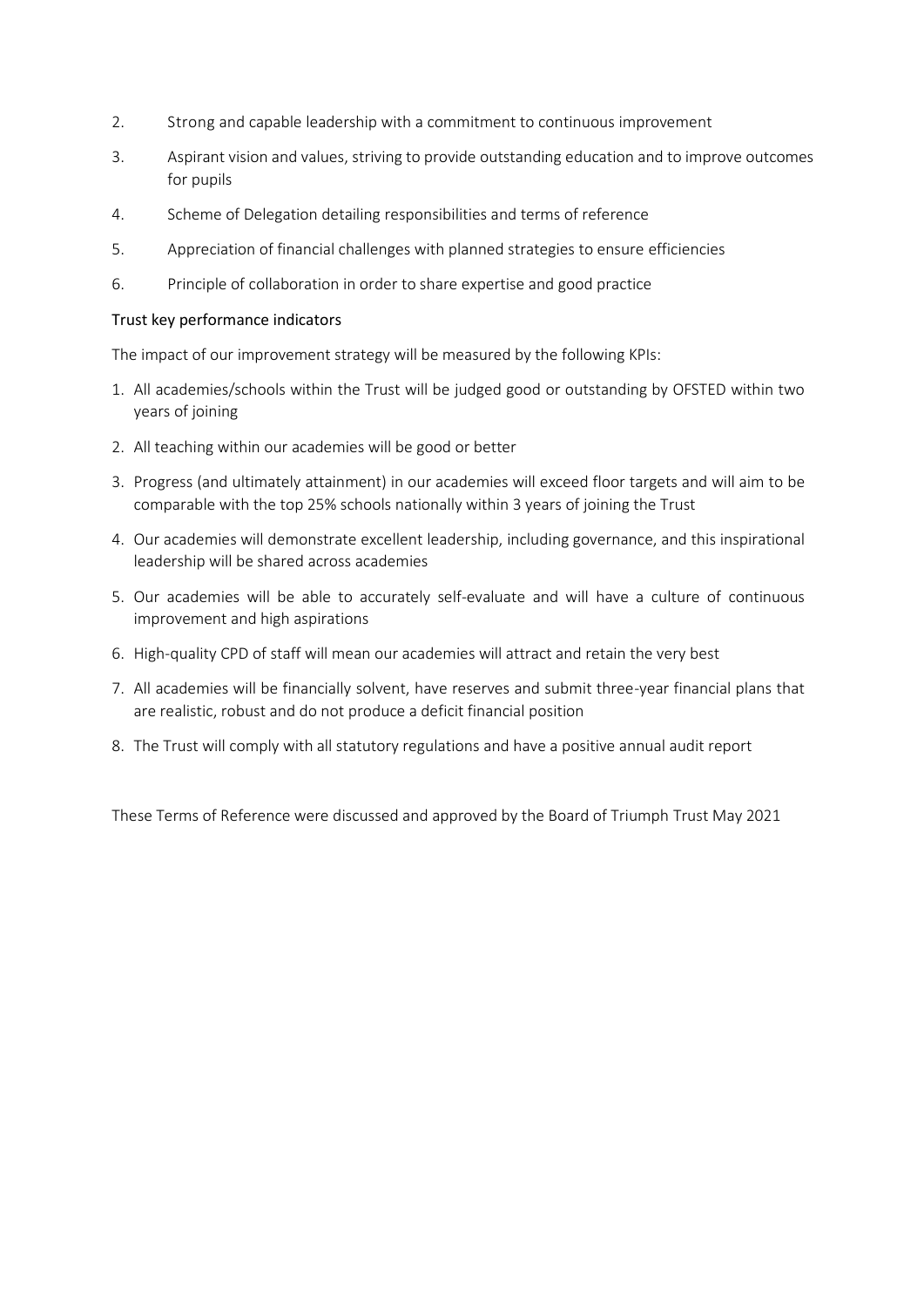

# TERMS OF REFERENCE (TOR)

### Standards and Achievement Committee of Triumph MAT

#### Membership

The Directors of Triumph Trust have established a Committee to maintain the performance, standards and achievement of the schools in the Trust. The Chair and delegated Directors of the Standards and Achievement Committee shall be non-executive members and shall be appointed by the Board of Triumph Trust. The Board of Triumph Trust may co-opt persons to the Committee who are not Directors. The Committee shall consist of a minimum of 3 and a maximum of 6 members (of whom at least two shall be Directors and at least one of whom shall have the relevant skills and expertise).

The Principal/HT or delegated member of the Strategic Leadership Team or Chief Executive Officer (CEO) will normally attend meetings of the Committee.

#### Quorum

50% of committee members, rounded up to a whole number to represent a quorum, provided that there are a majority of Board of Triumph Trust members present.

### Chairmanship

The Chair of the Committee shall be appointed by the Board of Triumph Trust and will normally be a Director to allow effective feedback to the Board of Triumph Trust. If the Chair is absent from a meeting, the Committee shall choose one of their number to act as Chair for that meeting.

#### Meetings

- 1. the Board of Triumph Trust shall determine how often the Committee shall meet but normally this should be at least once per term.
- 2. the Chair or any two Directors of the Committee may call a meeting.
- 3. the Clerk to the Committee will keep appropriate records of the proceedings.
- 4. the minutes of the Standards and Achievement Committee meetings shall be circulated to all Directors of the Board of the Triumph Trust.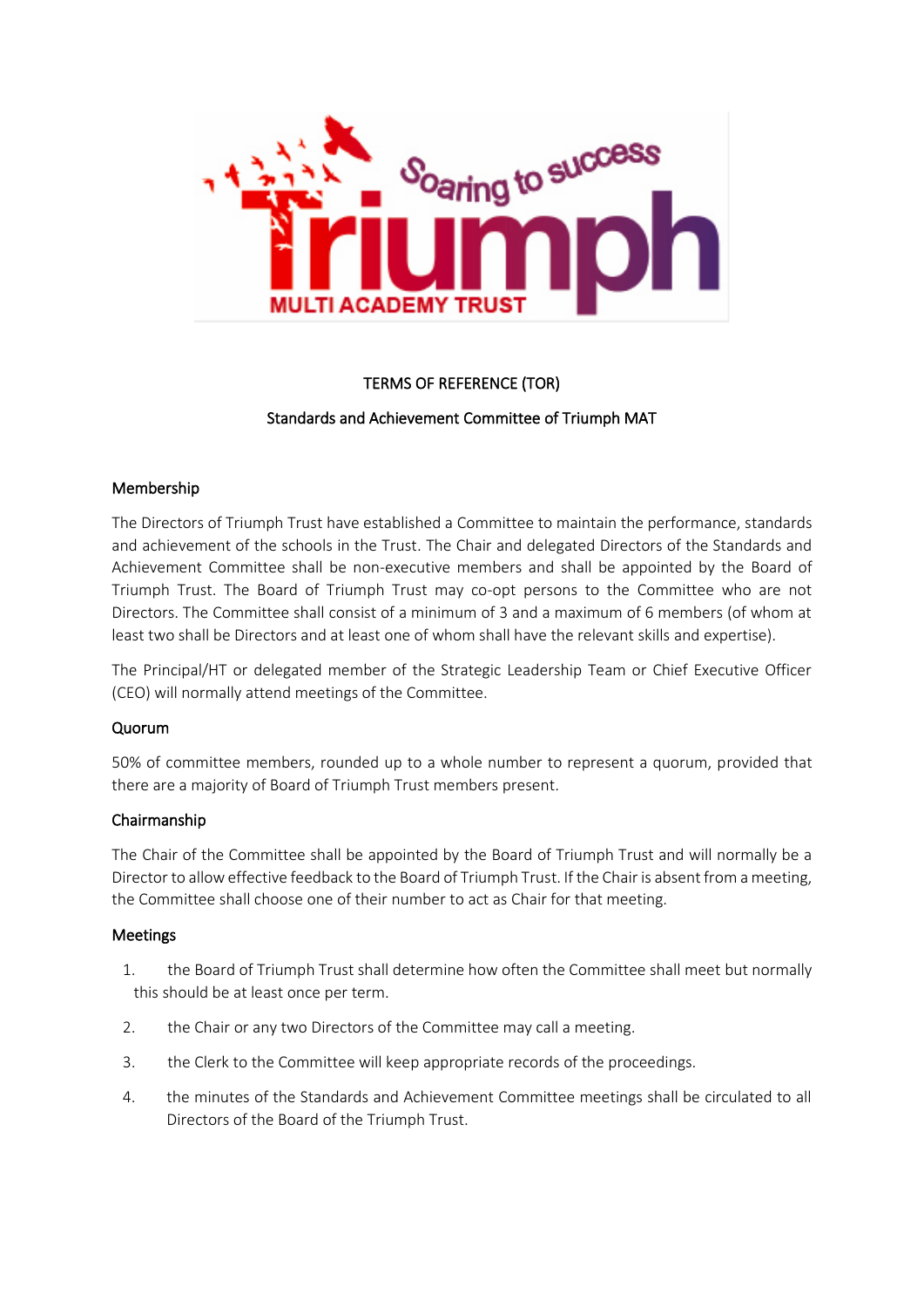# Authority

The Standards and Achievement Committee is authorised by the Board of Triumph Trust to investigate any activity within its Terms of Reference (TOR), and to seek any information it requires from staff, who are requested to co-operate with the Committee in the conduct of its inquiries to ensure outcomes meet expectations. The Standards and Achievement Committee is authorised to obtain independent professional advice if it considers this necessary.

# Duties

The specific duties of the Standards and Achievement Committee shall be to:

### Review-

- 1. the curriculum offer and ensure it is relevant and appropriate for all students;
- 2. any proposals from the HT for changes to the curriculum and to consider the implications for staffing;
- 3. all Improvement Plans;
- 4. the policy and provision for collective worship and religious education and make recommendations to the board;
- 5. the policy on charging for curriculum activities and make recommendations to the board;
- 6. the policy and provision for Sex and Relationship Education and make recommendations to the board;
- 7. ensure effective admissions and appeal processes are followed and adhered to

#### Monitor-

- 1. students' attainment and quality of learning;
- 2. the impact of the School Improvement Plans;
- 3. the lawful use of exclusion and review of the HT's decision to exclude
- 4. school use of admission and attendance registers
- 5. the progress and attainment of all pupils including specific vulnerable groups
- 6. ensure the National Curriculum is delivered to a high standard.

#### Advise-

- 1. the board of Triumph Trust on their curriculum statutory obligations;
- 2. the board on the discharge of the above duties.

The purpose of the Strategic Standards and Achievement Committee is to ensure the highest possible standards and quality of educational provision. To ensure the LGB committee monitor:

- a. The impact of the curriculum on standards
- b. Standards achieved
- c. Resources to ensure the highest quality of provision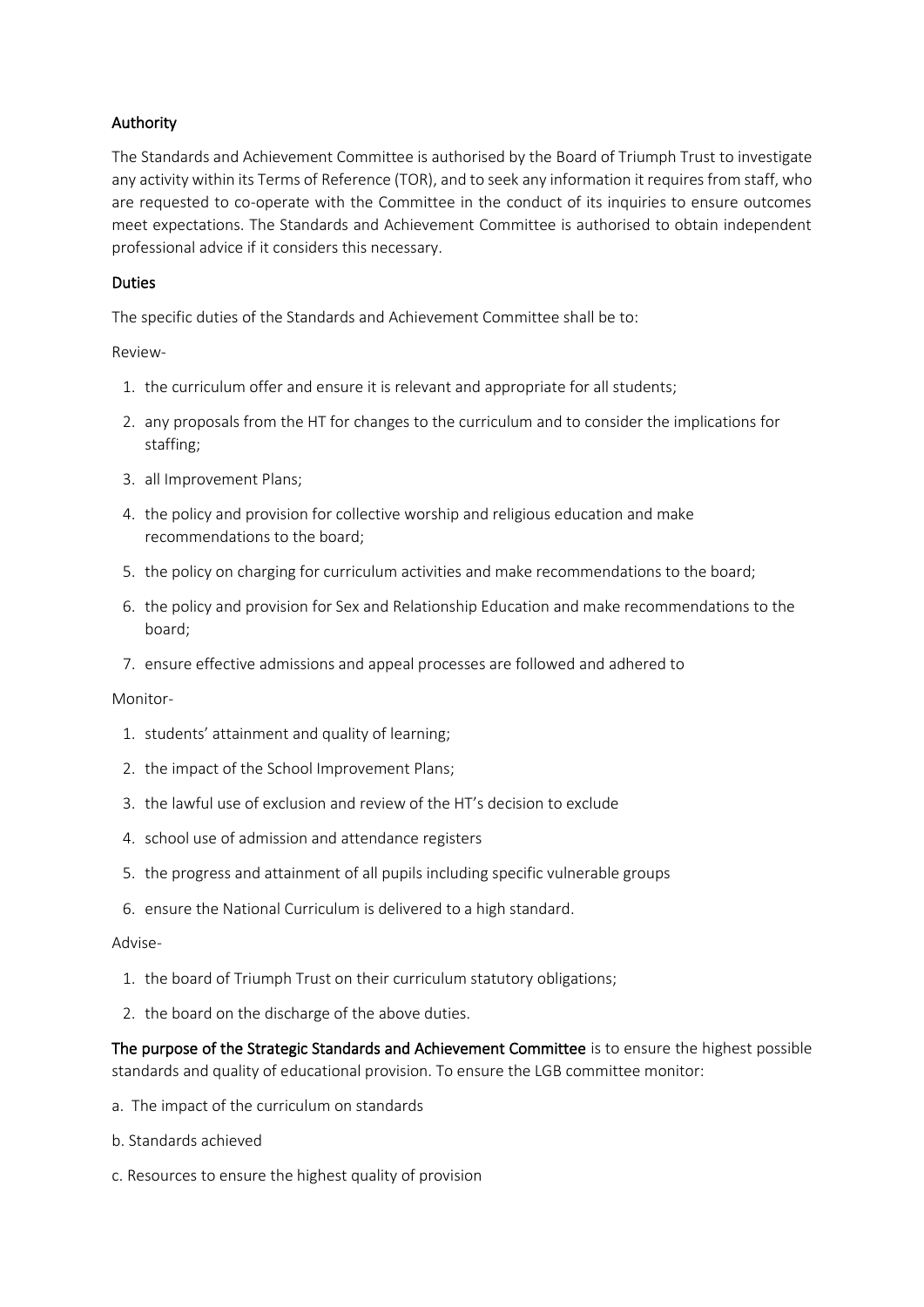These Terms of Reference were discussed and approved by the Board of Triumph Trust on 03.12.18.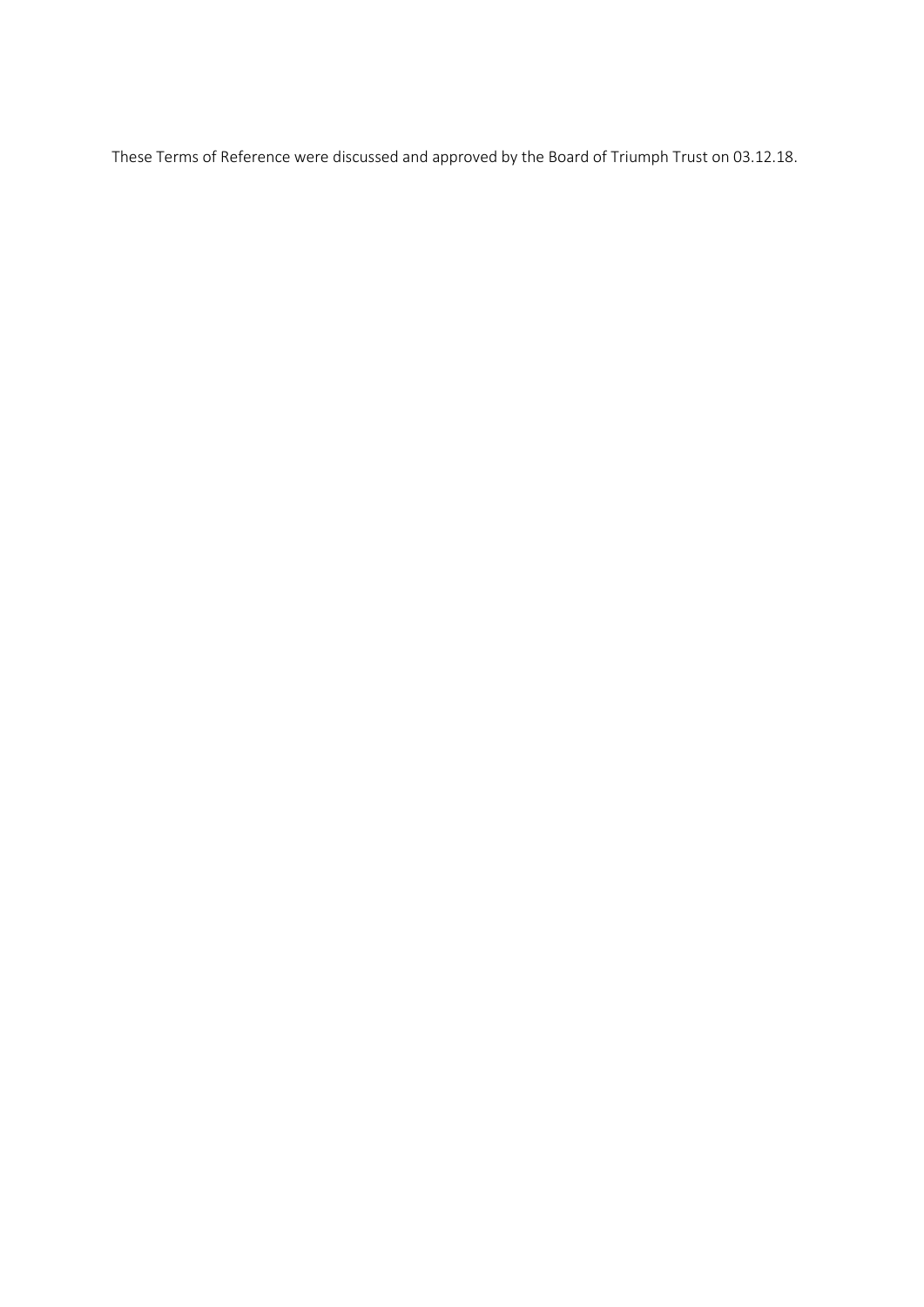

#### TERMS OF REFERENCE

# Triumph MAT Committee of Finance and Audit

#### Constitution

Triumph Trust ("the Board of Directors") has resolved to establish a Finance and Audit Committee in accordance with the provisions of Article 6 of the Articles of Association to advise the Board of Directors on matters relating to the Trusts' audit arrangements and systems of internal control. This Committee shall operate in accordance with any requirements of the Education and Skills Funding Agency and any other national funding bodies. It is responsible to the Board of Triumph Trust.

#### Authority

The Committee is authorised by the Board of Triumph Trust to:-

- 1. investigate any activity within its terms of reference.
- 2. seek any information it requires from the internal audit service, the financial statements auditor, Governors, Committees and school employees, plus relevant information from subcontractors and other third parties.
- 3. obtain external professional advice.

NB. The Board of Triumph Trust must not add to these terms of reference responsibilities that require the Audit Committee to adopt an executive role, or its members to offer professional advice to the Board of Triumph Trust. The Audit Committee should seek formal professional opinions from the internal audit service, financial statements auditor or other professional advisers to the Board of Triumph Trust. Advice should only be given in Committee members' capacity as Directors and co-optees and only within their terms of reference.

#### Membership and quorum

The Board of Triumph Trust may co-opt persons to the Committee who are not Directors. The Committee shall consist of a minimum of 3 and a maximum of 6 members (of whom at least two shall be Directors and at least one of whom shall have the relevant skills and expertise). The Chair of the Board of Triumph Trust, the Principal/HT, Staff Governor shall not be eligible for membership. The Committee may include employees of the Academy (other than senior post holders and those with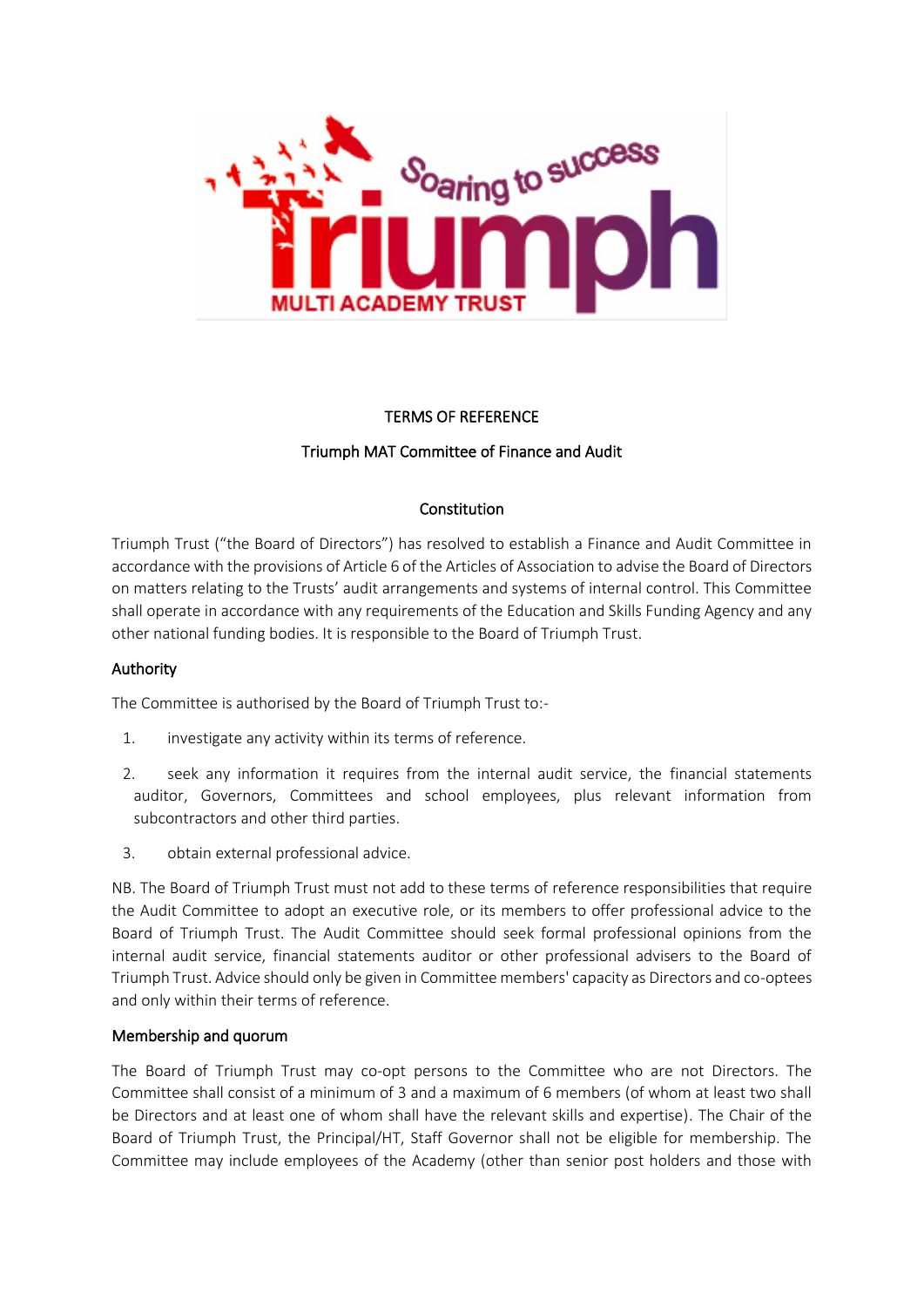executive responsibilities in the Academy at senior level). 50% of members, rounded up represent a quorum, provided that there are a majority of Board of Triumph Trust members present.

### Chairmanship

The Chair of the Committee shall be appointed by the Board of Triumph Trust and will normally be a Director to allow effective feedback to the Board of Triumph Trust. If the Chair is absent from a meeting, the committee members shall choose one of their number to act as Chair for that meeting.

### Meetings

- 4. the Committee shall meet as necessary but normally at least once per term.
- 5. the Chair or any two members may call a meeting.
- 6. the meetings shall be timely with the work of the Academy's internal audit service and the financial statements auditor.
- 7. non-members may be invited to attend meetings.
- 8. other Board of Triumph Trust members shall not have the right to attend meetings
- 9. the Clerk to the Committee will keep appropriate records of the proceedings.
- 10. the minutes of Committee meetings shall be circulated to all Board of Triumph Trust members.

#### Duties

In addition to agreeing the budget for all schools within the Trust, the duties of the Committee shall include:-

#### 1. Monitoring:

- 1. Responsibility for monitoring the adequacy and effectiveness of the Academy's systems of internal control (including review of the statement of internal control) and its arrangements for risk management, control and governance processes and for securing economy, efficiency and effectiveness (value for money).
- 2. Monitoring, within an agreed timescale, the implementation of agreed recommendations relating to internal audit assignment reports, internal audit annual reports and the financial statements auditor's management letter.
- 3. Monitoring the Academy's risk management plan and advising the Board of Triumph Trust on its adequacy and effectiveness

#### 2. Auditing

- 1. Advising the Board of Triumph Trust on the appointment, re-appointment, dismissal and remuneration of the financial statements auditor and the internal audit service.
- 2. Advising the Board of Triumph Trust on the scope and objectives of the work of the internal audit service and the financial statements auditor.
- 3. Ensuring effective co-ordination between the internal audit service and the financial statements auditor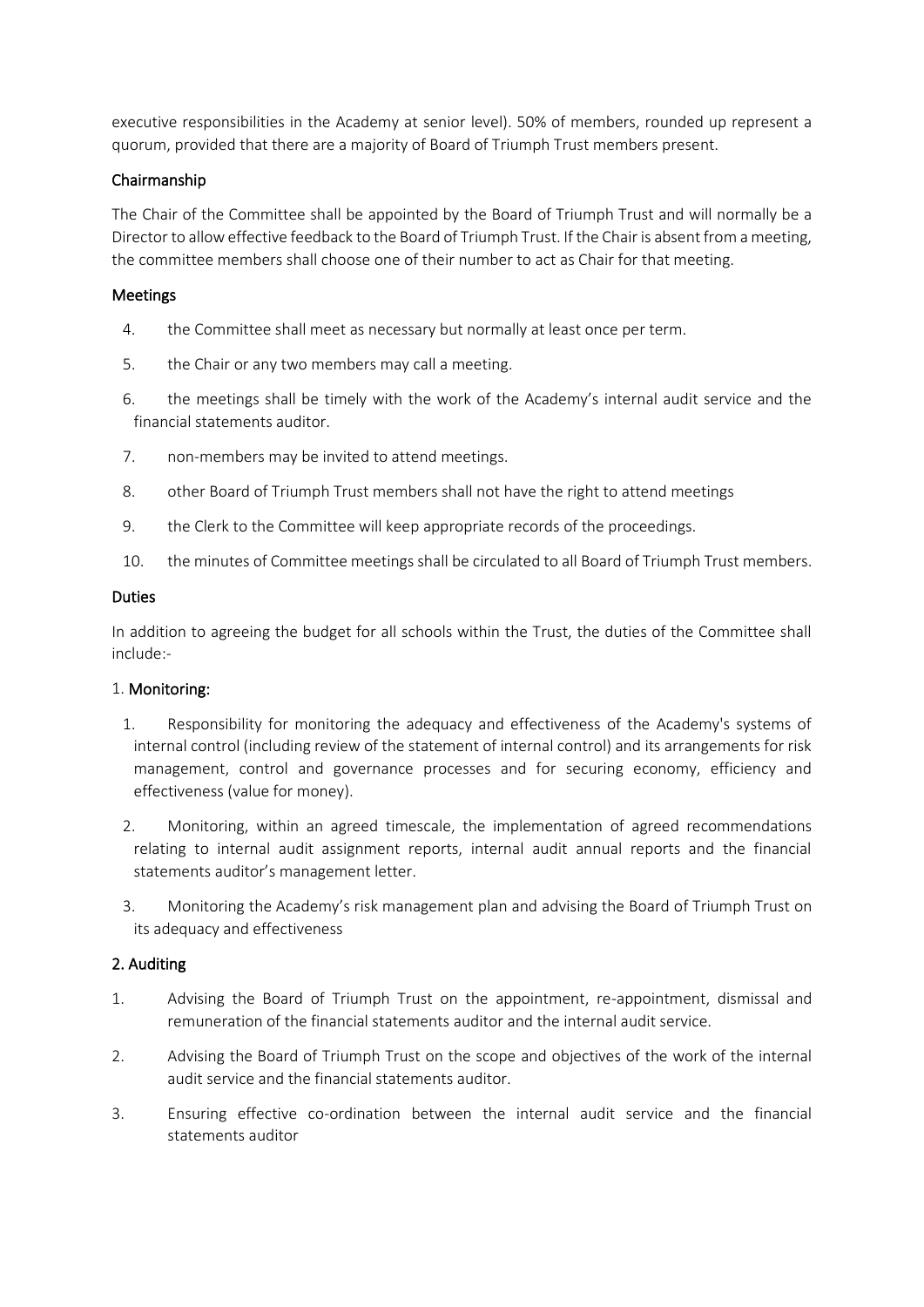- 4. Considering and advising the Board of Triumph Trust on the audit strategy and annual internal audit plans for the internal audit service.
- 5. Advising the Board of Triumph Trust on internal audit assignment reports and annual reports and on control issues included in the management letters of the financial statements auditor, and management's responses to these.
- 6. Establishing, in conjunction with Academy management, relevant annual performance measures and indicators and monitoring the effectiveness of the internal audit service and financial statements auditor through these measures and indicators and deciding, based on this review, whether a competition for price and quality of the audit service is appropriate.

# 3. Policy and Strategy

- 1. Considering and advising the Board of Triumph Trust on relevant reports by the National Audit Office, the Education and Skills Funding Agency (including those from the local provider financial assurance teams) and other funding bodies and, where appropriate, management's response to these.
- 2. Determining dismissal payments / early retirement
- 3. Agree the central spend / top slice
- 4. Develop trust wide procurement strategies and efficiency savings programme

# 4. Reporting

- 1. Producing an annual report for the Board of Triumph Trust and accounting officer which should include the Committee's advice on the effectiveness of the Academy's risk management, control and governance processes and any significant matters arising from the work of the internal audit service and the financial statements auditor.
- 2. Monitoring and advising the Board of Triumph Trust on any alleged fraud and irregularity in the Academy's financial and other control systems and ensuring that all allegations of fraud and irregularity are properly followed up.
- 3. Being informed of all additional services undertaken by the internal audit service and the financial statements auditors.
- 4. Recommending the annual financial statements to the Board of Triumph Trust for approval.

These Terms of Reference were discussed and approved by the Members and Directors of Triumph Trust in December 2020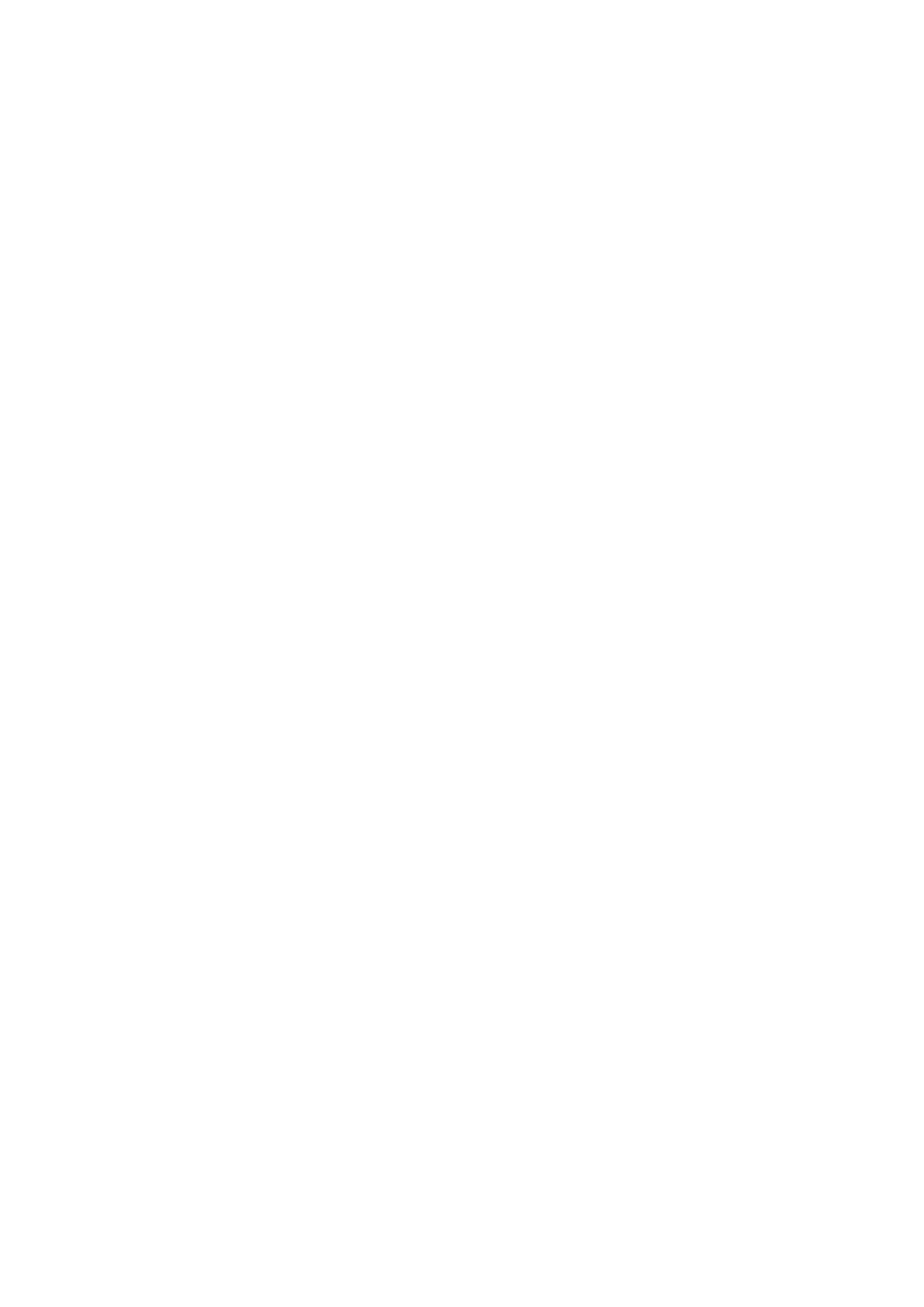



# LOCAL GOVERNING BOARD - TERMS OF REFERENCE

### Strategic role

The Local Governing Board (LGB) shall be responsible for ensuring clarity of vision, ethos and strategic direction; holding executive leaders to account for the educational performance of the school and its pupils, and the performance management of staff; and overseeing the financial performance of the school and making sure its money is well spent.

# Constitution

The LGB is responsible for ensuring that appropriate board and committee structures are in place that reflect the scale and structure of the school and ensure sufficient and robust oversight of key priorities. The agreed constitution of the LGB is:

1 x Headteacher Governor or in the case of Courthouse Green the CEO

1 x Staff Governor

3 x Parent Governor

6 x Co-opted Governor (may include a Director)

Total 11

# The CEO is also an Observer on Alderman' s Green

#### Membership, meetings and quorum

The constitution, membership and proceedings of any subcommittee shall be determined by the LGB but having regard to any views of the Directors. Subject to the Trust's Scheme of Delegation, the LGB has established 2 subcommittees; the chairs of which are elected annually at the full LGB meeting in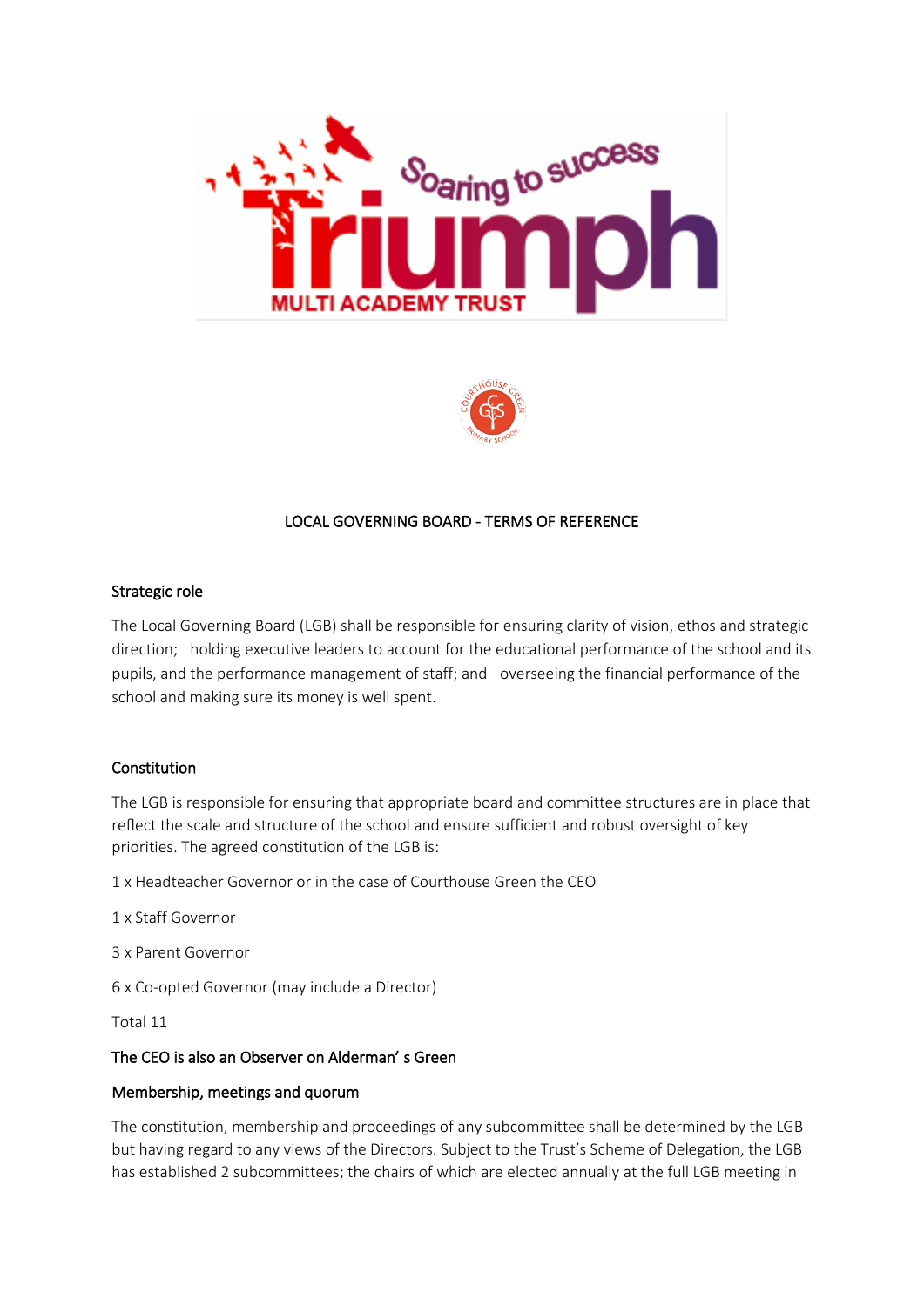September and the Terms of Reference are agreed. Meetings are deemed quorate providing 50% of the governors are in attendance, governors are selected to join a subcommittee in line with their skills, experience and expertise.

- 1. Personal Development and Welfare (Courthouse Green Governors)
- 2. Standards and Outcomes (Courthouse Green and Alderman's Green)
- 3. HR and Finance (Alderman's Green Governors)

# Policies

The LGB will adopt and comply with all policies of the Directors of Triumph Trust communicated to the LGB; where appropriate the LGB will be consulted in the development and review of such policies as per the scheme of delegation.

In the event of Remedial Measures being requested by the Secretary of State the LGB shall work closely with and shall promptly implement any advice or recommendations made by the Directors and the Directors expressly reserve the right to review or remove any power or responsibility conferred on the relevant LGB under this Scheme of Delegation in such circumstances.

# Duties and reports

In line with any actions following an OFSTED inspection/ external review or national data (Raise online, Data Dashboard) outcomes, create an action plan to improve pupils outcomes and report termly to the Strategic Standards committee regarding impact and progress against the plan.

- 1. Reviewing and monitor progress against the school'simprovement plan
- 2. Set targets for attainment and progress
- 3. Financial accountability; making sure that the budget is on track and money is spent well
- 4. Reviewing and monitoring the impact of the curriculum
- 5. Holding the academy's Headteacher and leadership team to account

These Terms of Reference were discussed and approved by the Directors of Triumph Trust in May 2021.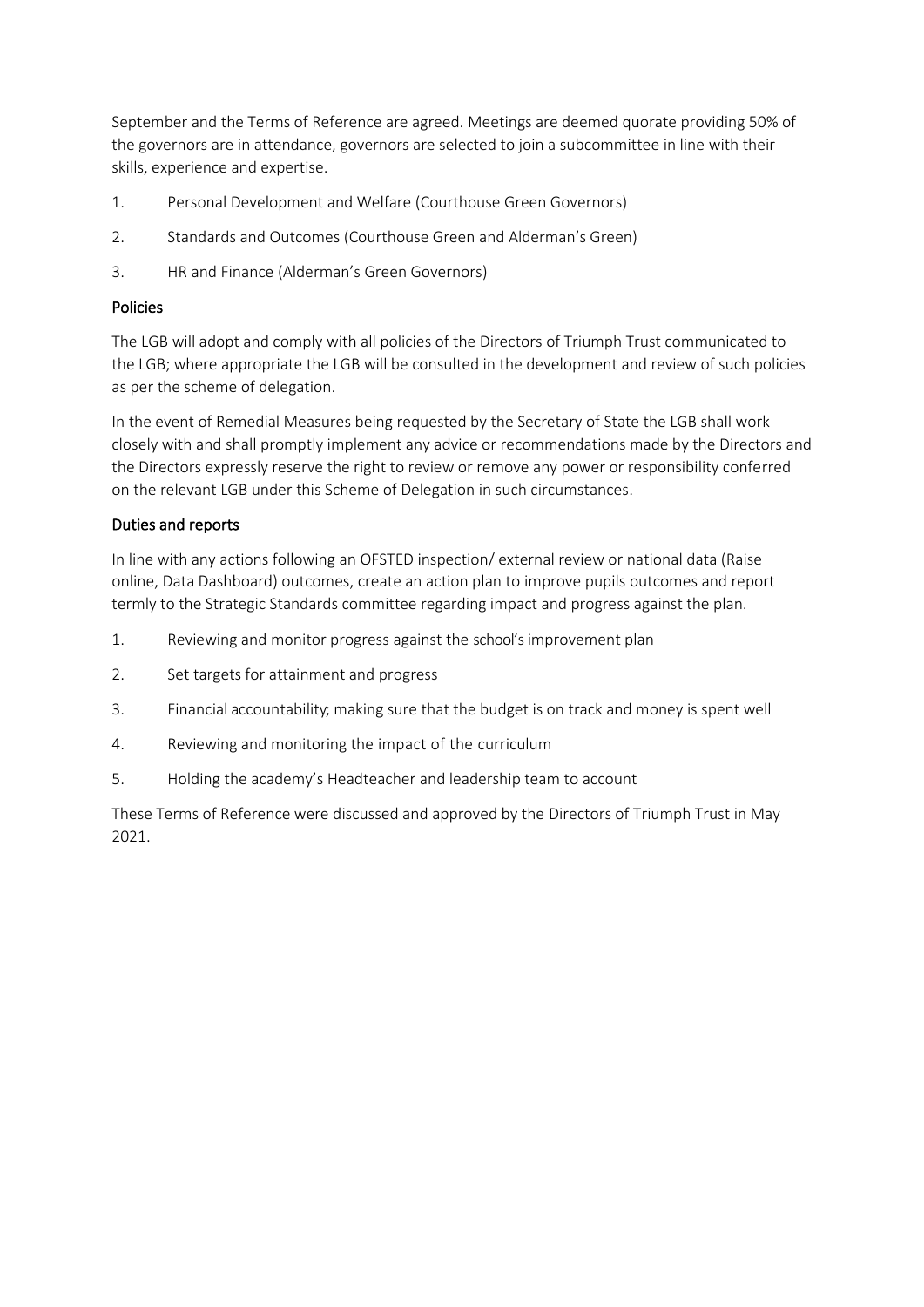



# LGB TERMS OF REFERENCE - Standards and Outcomes Committee (Courthouse Green and Alderman's Green)

# Strategic role

The Standards Committee of the Local Governing Board (LGB) shall be responsible for ensuring the educational performance and outcomes in relation to attainment and progress of the pupils.

### Constitution

The Standards Committee is responsible for ensuring that the appropriate committee structure is in place to ensure sufficient and robust oversight of its key priorities. The agreed constitution of this committee is a minimum of three governors supported by senior leaders of the school.

# Membership, meetings and quorum

The constitution, membership and proceedings of this subcommittee is determined by the LGB having regard to any views of the Directors. Subject to the Trust's Scheme of Delegation this subcommittee will be chaired by an annually elected chair in line with these agreed Terms of Reference. Meetings are deemed quorate providing 50% of the governors are in attendance; governors are selected to join this subcommittee inline with their skills, experience and expertise.

#### Duties and reports

In line with the school improvement plan and any actions following an OFSTED inspection or external review or national data outcomes, create an action plan to improve pupils outcomes and report termly to the Strategic Standards committee regarding impact and progress against the plan.

#### **Delegated powers**

To act on behalf of the LGB to ensure:

*Strategic*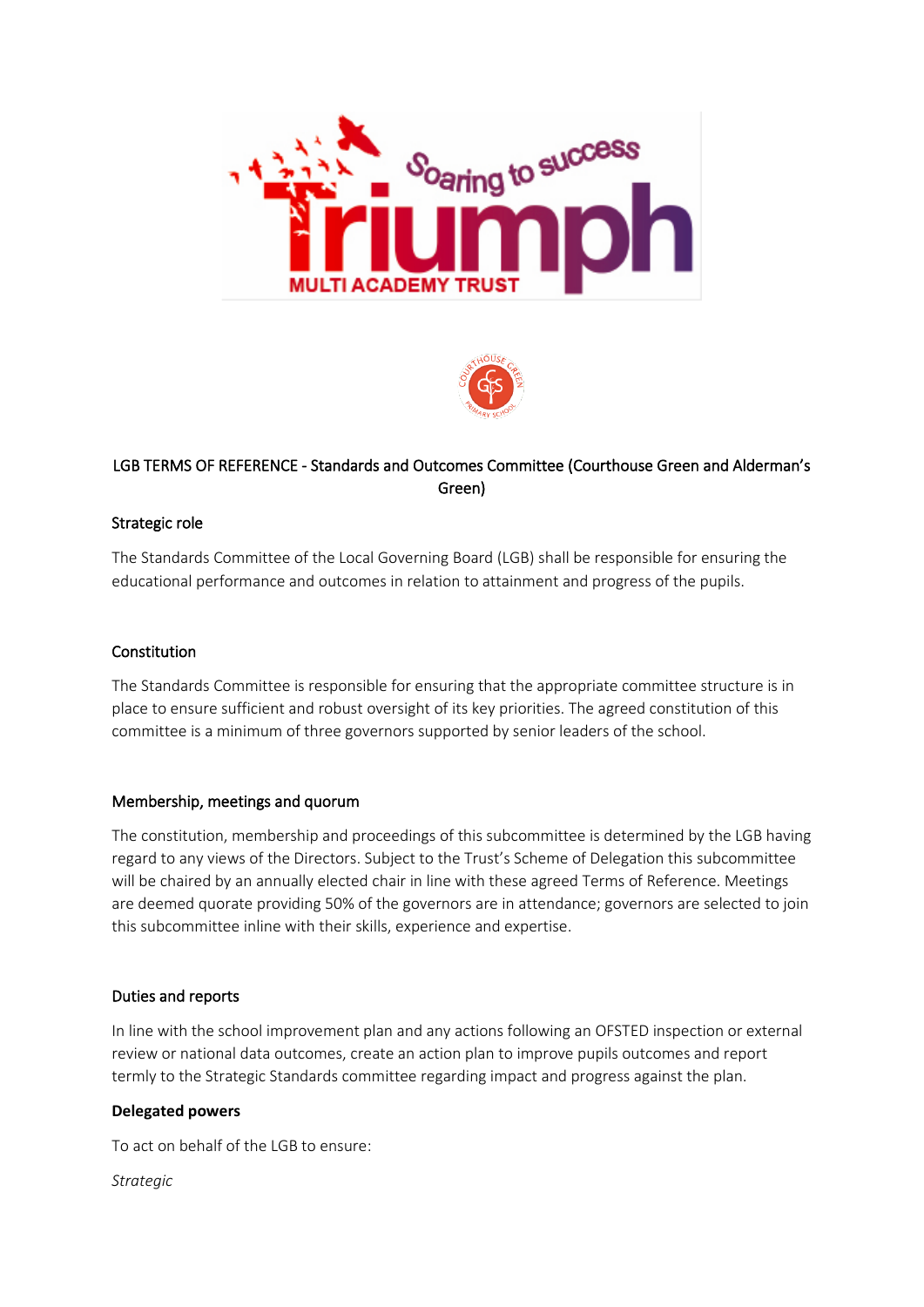- 1. effective systems are in place to track assessment
- 2. data analysis reflects attainment and progress and this is tracked and evaluated termly by LGB
- 3. reviewing the school's performance and challenge outcomes using RAISEonline, the Inspection Dashboard
- 4. evaluate the effectiveness and impact of intervention strategies and funding (Pupil Premium and Looked After Children)
- 5. the school's compliance with the National Curriculum and legal requirements
- 6. compliance with the SEND Code of Practice ensuring the needs of SEND pupils are effectively met
- 7. recruiting highly effective leaders and teachers to secure high standards and progress and ensure an effective succession plan is in place
- 8. holding all staff to account through the effective implementation of the performance management policy and if necessary considering appeals against it.

### *Monitoring*

*1.* quality of teaching and its impact on achievement of targets for pupil attainment

In addition for Alderman's Green

- 1. relation to behaviour and exclusion in and around school and attendance
- 2. approving the discipline policy of the use of exclusion deciding to confirm permanent or fixed term exclusions
- 3. understanding the impact of intervention strategies used to support pupils personal development & welfare
- 4. promotion of well-being, community cohesion, British Values and the Prevent agenda.
- 5. Implementing the school's policies on religious education and collective worship, moral social and cultural awareness, sex education, health, discipline and behaviour, equal opportunities, disability, gender and race equality in line with the accessibility plan.
- 6. ensuring compliance with Child Protection and safeguarding and Looked after Children policies and procedures.
- 7. considering the exclusion of an individual pupil from the school (Pupil Discipline Committee 3 governors).
- 8. the content of the school prospectus and ensuring the school's website is compliant
- 9. issues relating to admissions, the school day

These Terms of Reference were discussed and approved by the Directors of Triumph Trust in May 2021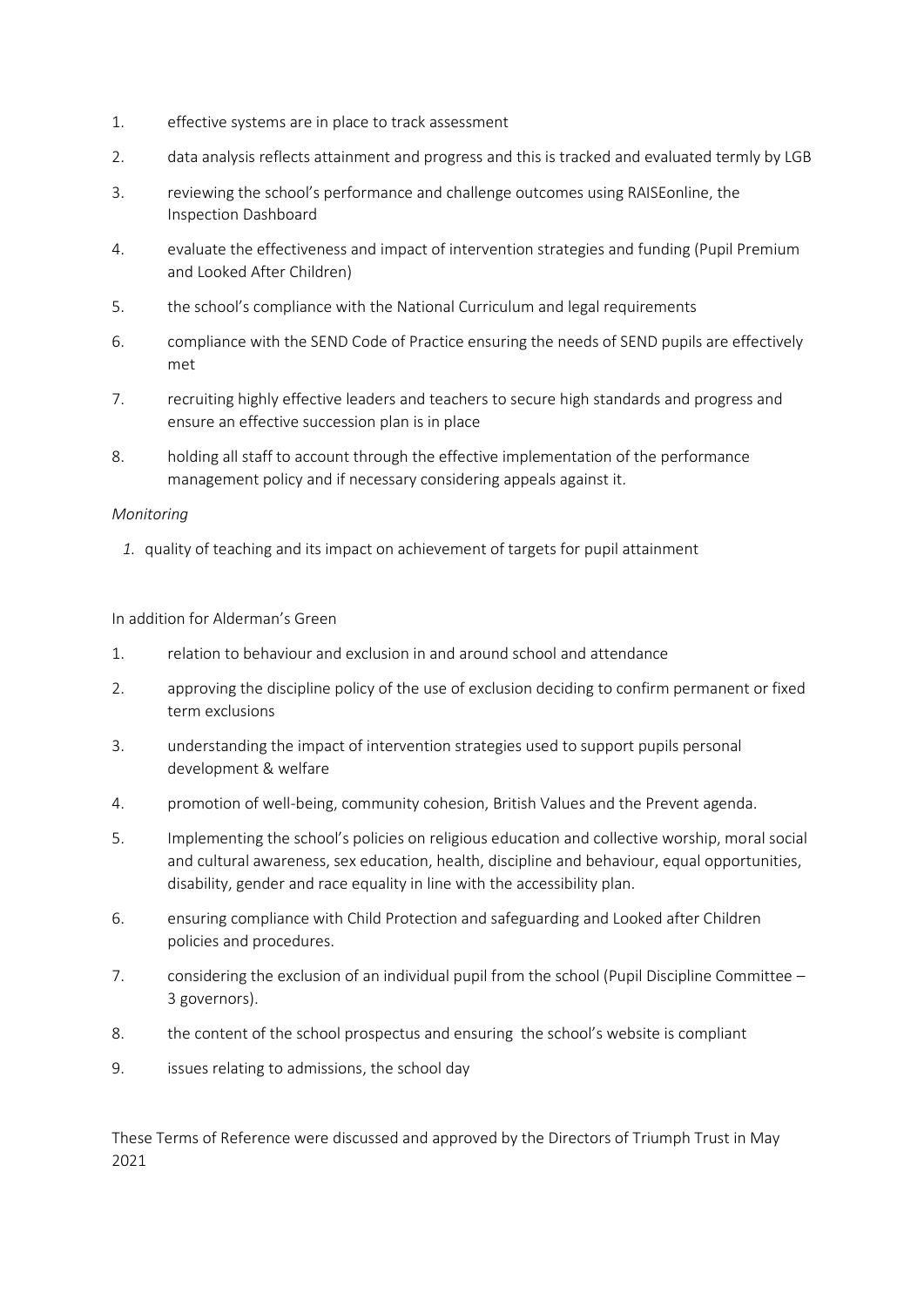



# COURTHOUSE GREEN'S LGB TERMS OF REFERENCE - Personal Development and Welfare Committee

#### Strategic role

The Personal Development and Welfare Committee of Courthouse Green's Local Governing Board (LGB) shall be responsible for ensuring the educational performance and outcomes in relation to attendance, behaviour, safeguarding, the Personal Social Health Citizenship Education (PSHCE) and Health and Safety Education (HSE) of the school and its pupils.

#### Constitution

The Personal Development and Welfare Committee is responsible for ensuring that the appropriate committee structures is in place to ensure sufficient and robust oversight of its key priorities. The agreed constitution of this committee is a minimum of three governors supported by senior leaders of the school.

#### Membership, meetings and quorum

The constitution, membership and proceedings of this subcommittee is determined by the LGB having regard to any views of the Directors. Subject to the Trust's Scheme of Delegation this subcommittee will be chaired by an annually elected chair in line with these agreed Terms of Reference. Meetings are deemed quorate providing 50% of the governors are in attendance; governors are selected to join this subcommittee in line with their skills, experience and expertise.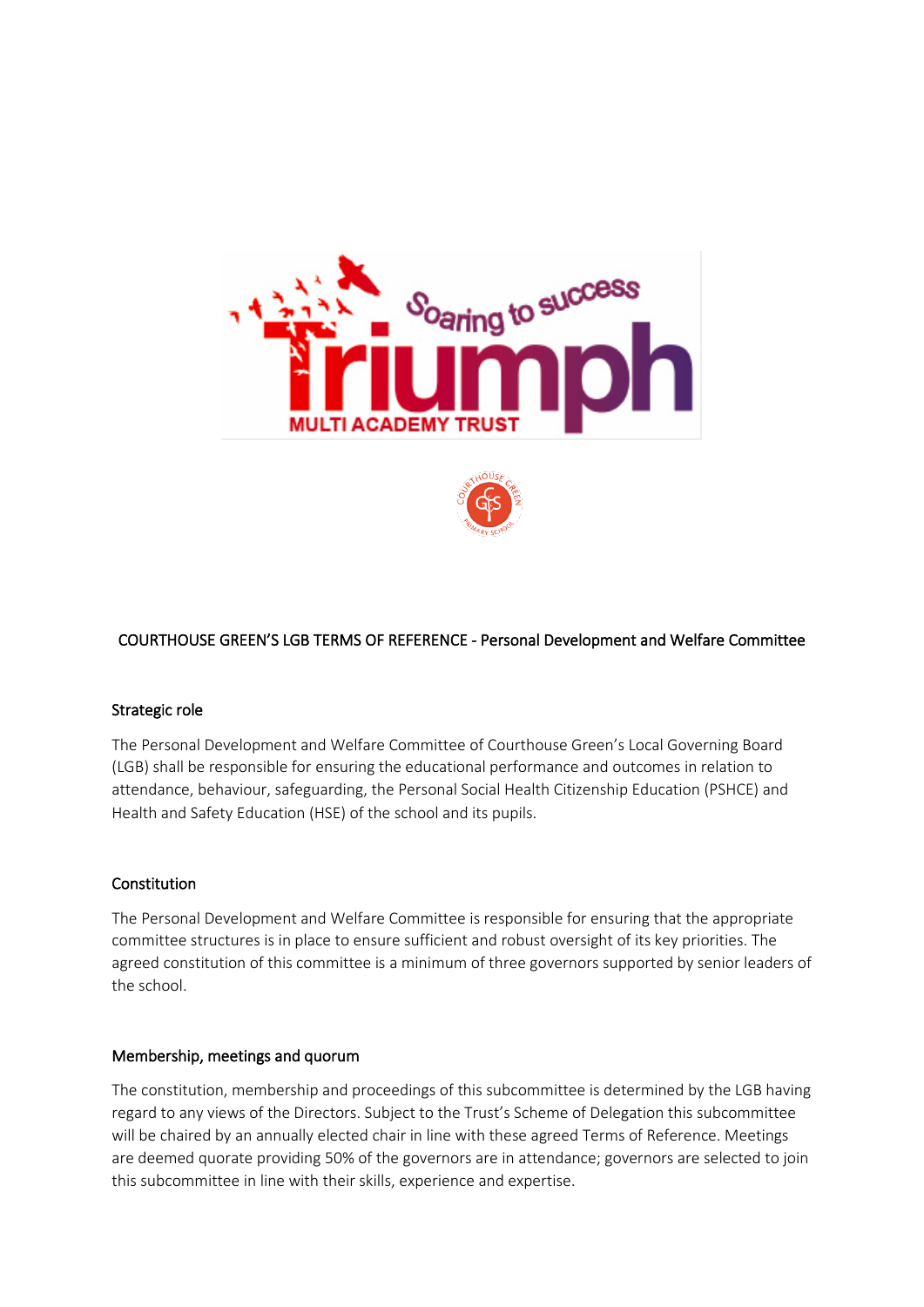# Duties and reports

In line with the school improvement plan and any actions following an OFSTED inspection or external review or national data outcomes, create an action plan to improve pupils personal development and welfare and report termly to the Strategic Standards committee regarding impact and progress against the plan.

### **Delegated responsibilities in line with the Scheme of Delegation of Triumph Trust**

To act on behalf of the LGB in:

- 10. relation to behaviour and exclusion in and around school and attendance
- 11. approving the discipline policy of the use of exclusion deciding to confirm permanent or fixed term exclusions
- 12. understanding the impact of intervention strategies used to support pupils personal development & welfare
- 13. promotion of well-being, community cohesion, British Values and the Prevent agenda.
- 14. Implementing the school's policies on religious education and collective worship, moral social and cultural awareness, sex education, health, discipline and behaviour, equal opportunities, disability, gender and race equality in line with the accessibility plan.
- 15. ensuring compliance with Child Protection and safeguarding and Looked after Children policies and procedures.
- 16. considering the exclusion of an individual pupil from the school (Pupil Discipline Committee 3 governors).
- 17. the content of the school prospectus and ensuring the school's website is compliant
- 18. issues relating to admissions, the school day
- 19. a statement of priorities for the maintenance and development of the premises
- 20. following advice received on health and safety including advice from the Health and Safety Executive
- 21. understanding the impact of specific sports funding to improve pupils health and wellbeing

These Terms of Reference were discussed and approved by the Directors of Triumph Trust in May 2021.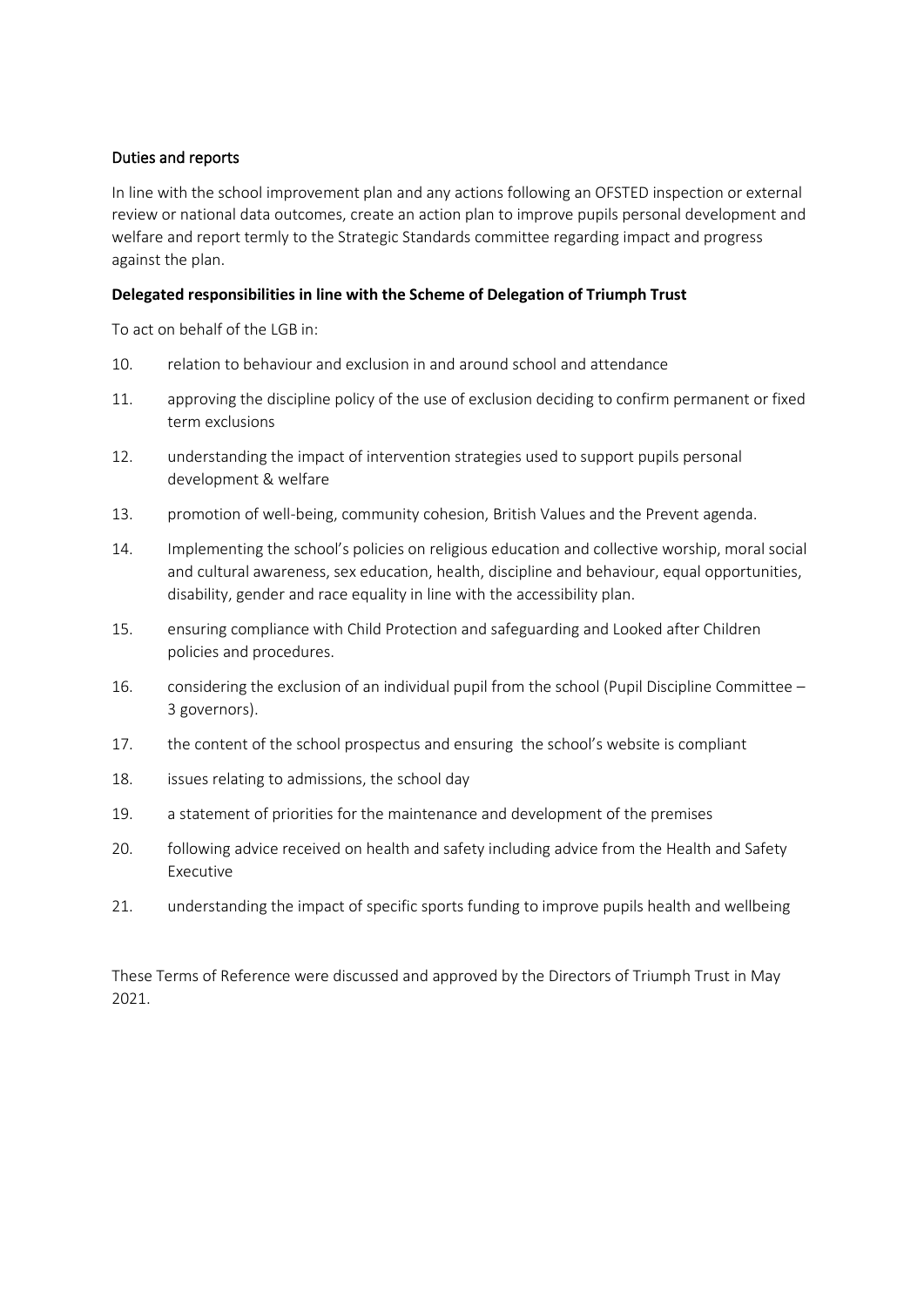



# LGB TERMS OF REFERENCE – HR and Finance Committee (Alderman's Green)

#### Strategic role

The HR and Finance Committee of Alderman's Green's Local Governing Board (LGB) shall be responsible for the local oversight of Finance, local HR, Health and Safety and expenditure of impact of Sports Premium and Pupil Premium.

# Constitution

The HR and Finance Committee is responsible for ensuring that the appropriate committee structure is in place to ensure sufficient and robust oversight of its key priorities. The agreed constitution of this committee is a minimum of three governors supported by senior leaders of the school

#### Membership, meetings and quorum

The constitution, membership and proceedings of this subcommittee is determined by the LGB having regard to any views of the Directors. Subject to the Trust's Scheme of Delegation this subcommittee will be chaired by an annually elected chair in line with these agreed Terms of Reference. Meetings are deemed quorate providing 50% of the governors are in attendance; governors are selected to join this subcommittee inline with their skills, experience and expertise.

#### Duties and reports

In line with the school improvement plan and any actions following an OFSTED inspection or external review (including the EFSA) create an action plan to improve HR and Finance processes and outcomes (including Health and Safety, Sports Premium and Pupil Premium) and report termly to the Strategic Finance and Audit Committee and Strategic Standards committee regarding impact and progress against the plan.